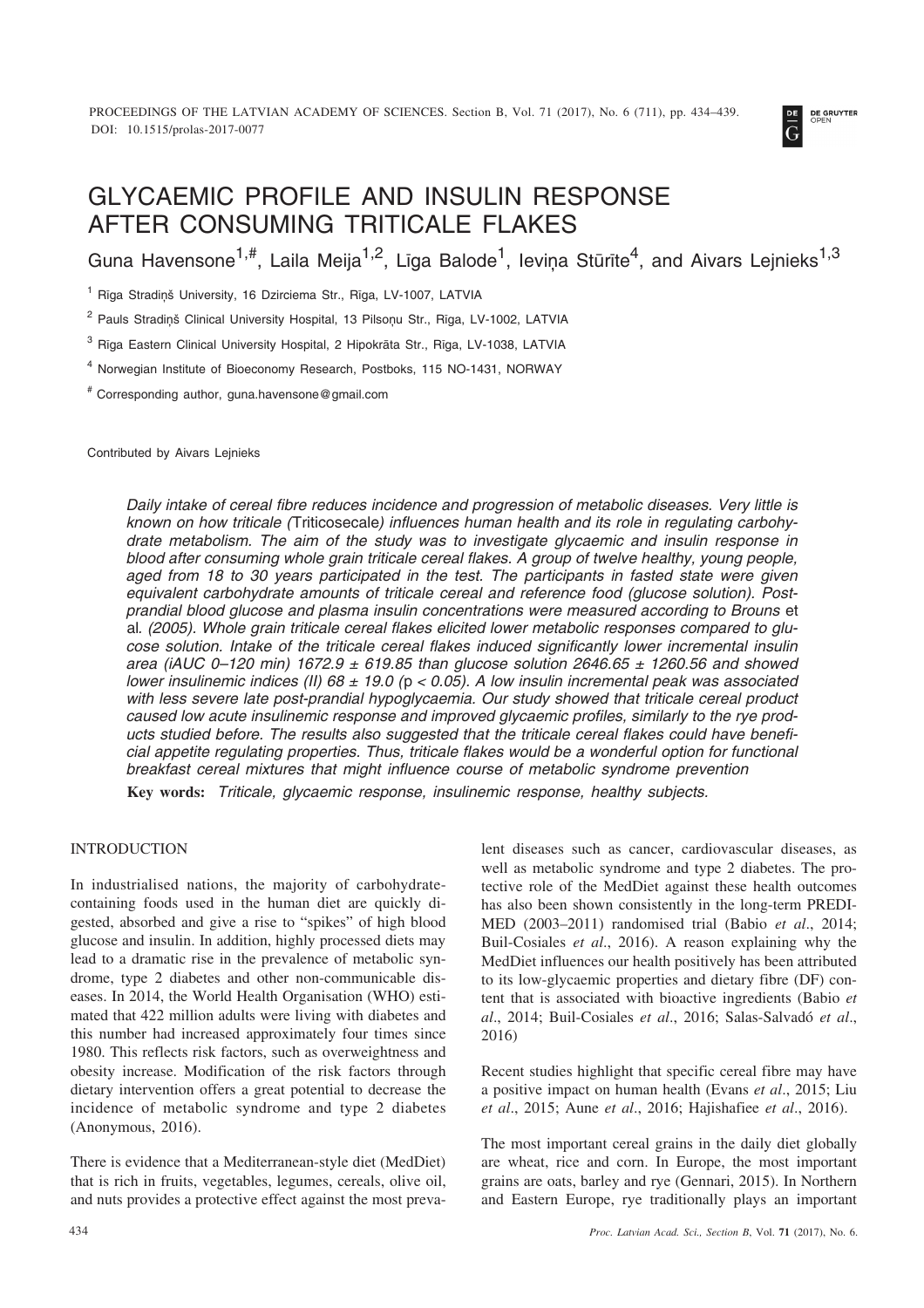role due to its breeding traditions and highly beneficial impact on health (Mykkänen, 2012). Several mechanisms as mediators of favourable outcomes in metabolic processes have been discussed, e.g. whole rye grain is a good source of various phytochemicals, phenolic acids, alkylresorcinols and lignans (Smith and Tucker, 2011; Belobrajdic and Bird, 2013; Meynier *et al*., 2015). However, modern consumers are more familiar to wheat than rye and prefer wheat flavour instead of rye flavour, regardless of wheat intake in a refined form.

Increasing incidence of various chronic diseases has created the need to look for alternative foods e.g. cereal based functional foods. It is well documented that consumption of rye results in positive health benefits (Mykkänen, 2012). In recent time, researchers have focused on a new cereal species — triticale (*Triticosecale*). Triticale is a hybrid of wheat (*Triticum* sp.) and rye (*Secale* sp.) and is mainly used as animal food. As a hybrid plant, it combines many good qualities obtained from both species. Several studies in Canada and Poland had carried out to determine if fractionation of triticale grain can be utilised to procure value-added components (McGoverin *et al*., 2011; Fraú *et al*., 2016). These components include: specific proteins, starches,  $\beta$ -glucan, pentosans, fibre (soluble and insoluble) and tocols. Moreover, the levels of dietary fibre and lignans in triticale may be high enough for use in high fibre food products, which are beneficial for human health (Hosseinian *et al*., 2009; Rakha *et al*., 2011; Nakurte *et al*., 2012; Agil *et al*., 2014; Agil *et al*., 2016).

Up to now, use of triticale in the human diet has been very little studied.

Triticale is not a suitable grain for bread baking, because of lack of gluten. However, chemical composition of grain suggests that triticale may be a wonderful option for production of breakfast cereals (Wrigley *et al*., 2010).

Usually, after ingestion, food starch is rapidly digested and absorbed as glucose, potentiating a hyperglycaemic response and stimulating insulin secretion. Glucose absorption in tissue may result in hypoglycaemia. A repeated hyper- and hypoglycaemic cycle appears as a result of insulin resistance and type 2 diabetes, thereby contributing to obesity. Thus, an improved insulin economy might contribute to the health benefits. We know that rye products induce low acute insulinemic responses and improved glycaemic profiles. The hypothesis of our study was that triticale has insulinemic response similar to that of rye. The aim of the study was to investigate the effect of consumption of triticale flakes on carbohydrate metabolism, and evaluate frequency of glycaemic and insulin response after consumption.

## MATERIALS AND METHODS

**Experimental group.** Twelve healthy and non-smoking volunteers (9 women and 3 men) aged  $22.4 \pm 3.7$  years with normal body mass index:  $22.3 \pm 2.9$  kg/m<sup>2</sup> took part in the experiment. All of them had normal fasting blood glucose concentrations. Participants were not undergoing any use of medicaments or other substances like food supplements or functional food that could have influenced blood glycaemia. The study period was from January until March 2016. All participants gave their consent to take part in the experiment with possibility of withdrawing from the study at any time if they desired. The Ethics Committee of Rīga Stradiņš University approved the study. Two volunteers terminated their participation in the study due to personal reasons.

**Experimental design.** The testing protocol demanded that the participants arrived at the laboratory at 8:00 a.m. after 10–12 hours of night fasting. The participants were encouraged to standardise their meal patterns during the experimental period. They were asked to avoid foods that are rich in DF (e.g. legumes) the day before the test-day. They were also asked to avoid alcohol and excessive physical exercise in the evening before the experiment. The first basal blood sample (at  $t = 0$ ) was taken in fasting status. The concentration of glucose was determined in the capillary blood, and the insulin level in peripheral venous blood. After the consumption of the meal, blood analyses were taken six times at 15, 30, 45, 60, 90, and 120 minutes. The blood samples were analysed for glucose and insulin concentration. The test was repeated for each participant four times: a standard meal was used on the first three times, and on  $4<sup>th</sup>$  visit only triticale cereal meal was given. The participants were instructed to finish the meal within 10–15 minutes.

**Test meals.** The standard meal contained of 50 g glucose that was dissolved in 250 ml water. Triticale cereal meal was prepared in the laboratory of the Latvia University of Agriculture, Faculty of Food Technology. Triticale grain used in preparation of the meal was cv. 'Tulus' cultivated at the Norwegian Institute of Bioeconomy Research (Norway). The grains were cleaned, washed and soaked in water at a ratio of 1:2 (grains to water) for  $24 \pm 1$  h at  $22 \pm 2$  °C. After soaking, water was drained and cereal grains were flaked using a manual flaker (Eschenfelder, Germany). The thickness of obtained flakes was  $1.2 \pm 0.3$  mm. Thereafter, flaked cereals were dried using a microwave-vacuum "Musson-1" (OOO Ingredient, Russia). Drying time and temperature for 5 kg flaked triticale cereals were  $56 \pm 2$  min at  $40 \pm 5$  °C, respectively. Chemical analysis of triticale flakes was conducted to determine concentrations of total starch, total sugars, resistant starch (RS), and DF (-soluble and insoluble-). The analyses were conducted in the laboratory of Eurofins Polska. Available carbohydrate concentration was calculated by subtracting RS from total starch concentration. The triticale meal contained 50 g available carbohydrates; thus one portion triticale flakes was 103 g. In addition, 250 ml water was added.

**Laboratory methods.** Capillary blood was taken with a *Sarstedt* glucose microvete containing 200 µl sodium fluoride. Glucose determination was done by hexokinase method with an analyser Architect c8000 (ABBOTT). The intra assay coefficient of variation  $(CV)$  was  $\lt 3\%$ . Blood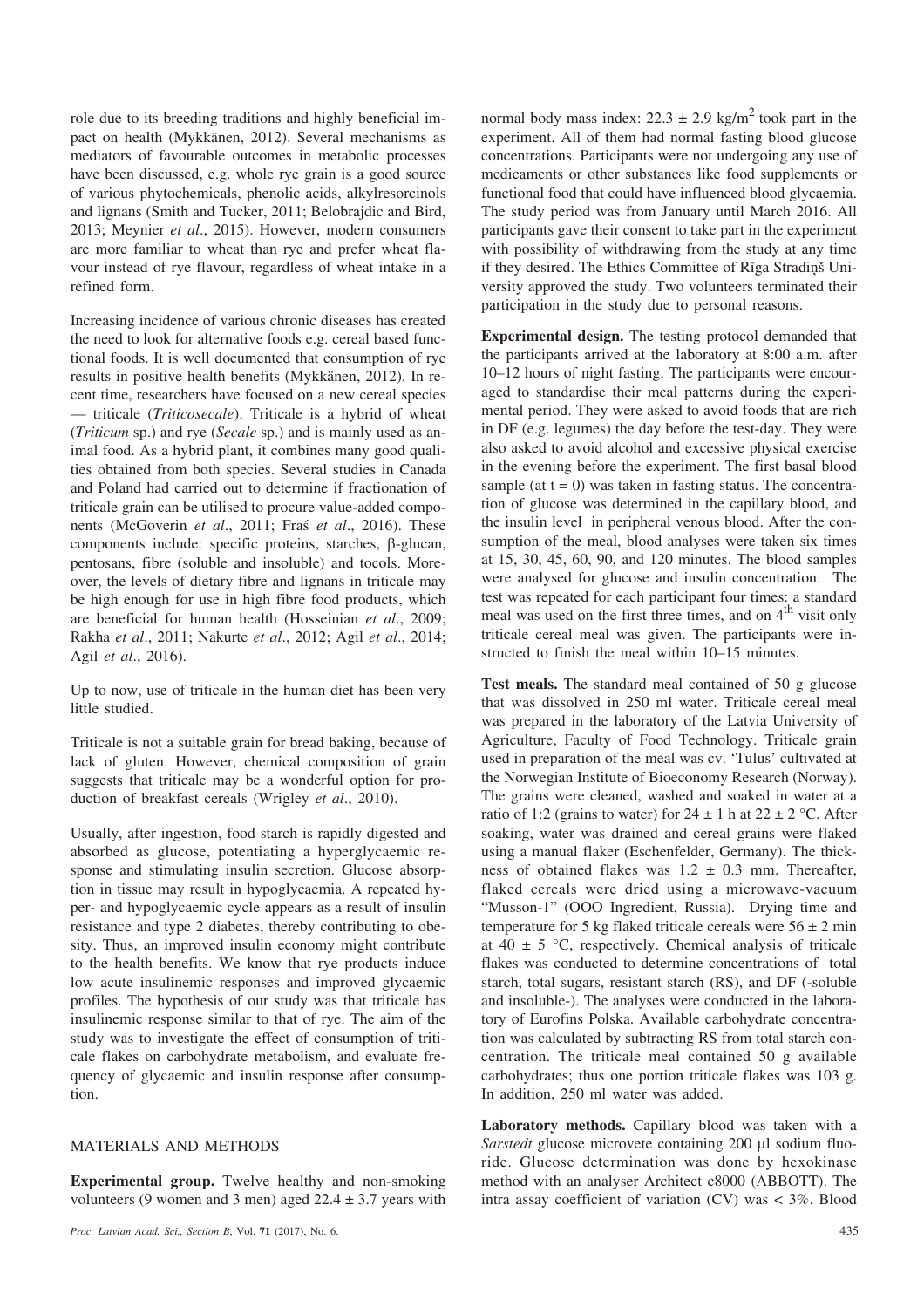samples (4 ml) were collected by venipuncture using a Greiner bio-one vacuette containing anticoagulant-spraydried lithium heparin. The collected samples were ultracentrifuged immediately. Centrifuged serum samples were assayed within 1–2 hours. Serum insulin was measured using a chemiluminescent immunometric assay with an analyser Immunilite 2000 Systems (The Quality System of Siemens Healthcare Diagnostic Products Ltd.). The CVs were 3.0% and 3.5% within- and between-assay, respectively. The samples collected at each time were analysed within the same run.

**Statistical analyses.** Replication of blood glucose and insulin levels was  $n = 10$ . No formal power calculations were conducted for the metabolism studies, since estimates of the required number of subjects under similar conditions are available in the literature. Ten participants were sufficient to detect a 10% difference in a glucose and insulin ratings, in a paired design with a power of 80% and a level of significance at *p* < 0.05 (Brouns *et al*., 2005). The average of the three standard meal evaluations were used for statistical analysis. Results are expressed as mean  $\pm$  SD. Cumulative changes in postprandial plasma glucose and insulin responses for each meal were quantified as the incremental area under the 120 min. response curve (iAUC), which was calculated by using the trapezoidal rule with fasting concentrations as the baseline and truncated at zero. The insulinemic index (II) was calculated from the 120 min. incremental post-prandial area for serum insulin by using glucose solution ( $II = 100$ ) as a reference. Any negative areas tended to be small and these were ignored. The significance of differences ( $p < 0.05$ ) between the products at different time points was evaluated by the Wilcoxon test for paired observations using SPSS 22.0 software (SPSS Inc. Chicago).

## RESULTS

**Blood glucose responses.** The meal containing triticale cereal flakes caused a significantly lower peak of glucose concentration than the corresponding glucose solution (*p* < 0.05). Moreover, this meal also induced significantly lower incremental area (iAUC 0–120 min) than the standard meal  $(p < 0.05)$  (Fig. 1, Table 1). The glycaemic index of triticale was obtained in our previous study (Havensone *at el*., 2017). The postprandial peak of glucose values for all meals included in the test occurred at 30 min, with the lowest value at 120 min. The early incremental blood glucose area (iAUC 0–30) indicated clear difference in effect between triticale cereals and glucose solution. Some differences in glycaemic profiles were also observed between the meals in the late phase (iAUC 90–120). The glucose solution showed a sharp postprandial decline and tended to drop below fasting concentration. In contrast, intake of the triticale cereal flakes showed a slower postprandial decrease. Significant differences in blood glucose were recorded at specific time of points (time  $\times$  treatment  $p = 0.005{\text -}0.009$ ), however no significant differences were observed at 30 and 45 minutes  $p = 0.33$  and 0.15, respectively).



*Fig. 1*. Mean blood glucose (mmol/L) concentration after a standard test meal and triticale cereal flakes at times from 0 to 120 min;  $(n = 10)$ .

Table 1

RESPONSE OF BLOOD GLUCOSE CONCENTRATION AFTER IN-TAKE OF MEALS

| Meals               | Glucose<br>incremental<br>peak<br>mmol·min/L | Glucose<br>iAUC (0-30<br>min)<br>mmol·min/L | Glucose<br>iAUC (0-120<br>min)<br>mmol·min/L       | GI<br>$\%$ |
|---------------------|----------------------------------------------|---------------------------------------------|----------------------------------------------------|------------|
| Glucose<br>solution | $4.03 \pm 0.77$                              |                                             | $39.69 \pm 9.89$ $142.00 \pm 41.58$ $100 \pm 0.00$ |            |
| Triticale flakes    | $2.97 \pm 0.87$                              | $24.74 \pm 7.91$                            | $89.57 \pm 22.63$ $66 \pm 18.00$                   |            |

Values are means  $\pm$  SD, n = 10, significantly different,  $p < 0.05$ .

**Serum insulin responses.** The mean insulin concentration in blood showed a similar pattern to that of blood glucose, resulting in the insulinemic index (II)  $68 \pm 19.0$  (Fig. 2, Table 2). However, after intake of glucose solution the peak of serum insulin occurred in 60 minute, for triticale cereal flakes in 45 minute. A low insulin incremental peak was associated with less severe late post-prandial hypoglycaemia. Intake of the triticale cereal flakes induced significantly lower incremental insulin area (iAUC 0–120 min), compared to that of glucose solution ( $p < 0.05$ ). Significant differences in serum insulin were recorded at times15, 30, 90, 120 min (time  $\times$  treatment  $p = 0.005-0.009$ ), but there were no significant differences between insulin responses after consumption of triticale cereal flakes and glucose solution at 45 and 60 minutes ( $p = 0.074$  and 0.141, respectively). The insulin response at 30 min (iAUC 0–30) was significantly lower after consumption of triticale flakes than after intake of glucose solution ( $p = 0.006$ ).

## DISCUSSION

The present study showed that triticale cereal flakes acted similarly to rye products, as they induced low acute insulinemic responses and showing improved glycaemic profiles (Nilsson *et al*., 2008; Rosén *et al*., 2009; Rosén *et al*. 2011). For triticale cereal flakes the II was  $68 \pm 19$ , which is similar to the II for rye products (II range from 61 to 73) (Rosén *et al*., 2011). However, comparison of the II of these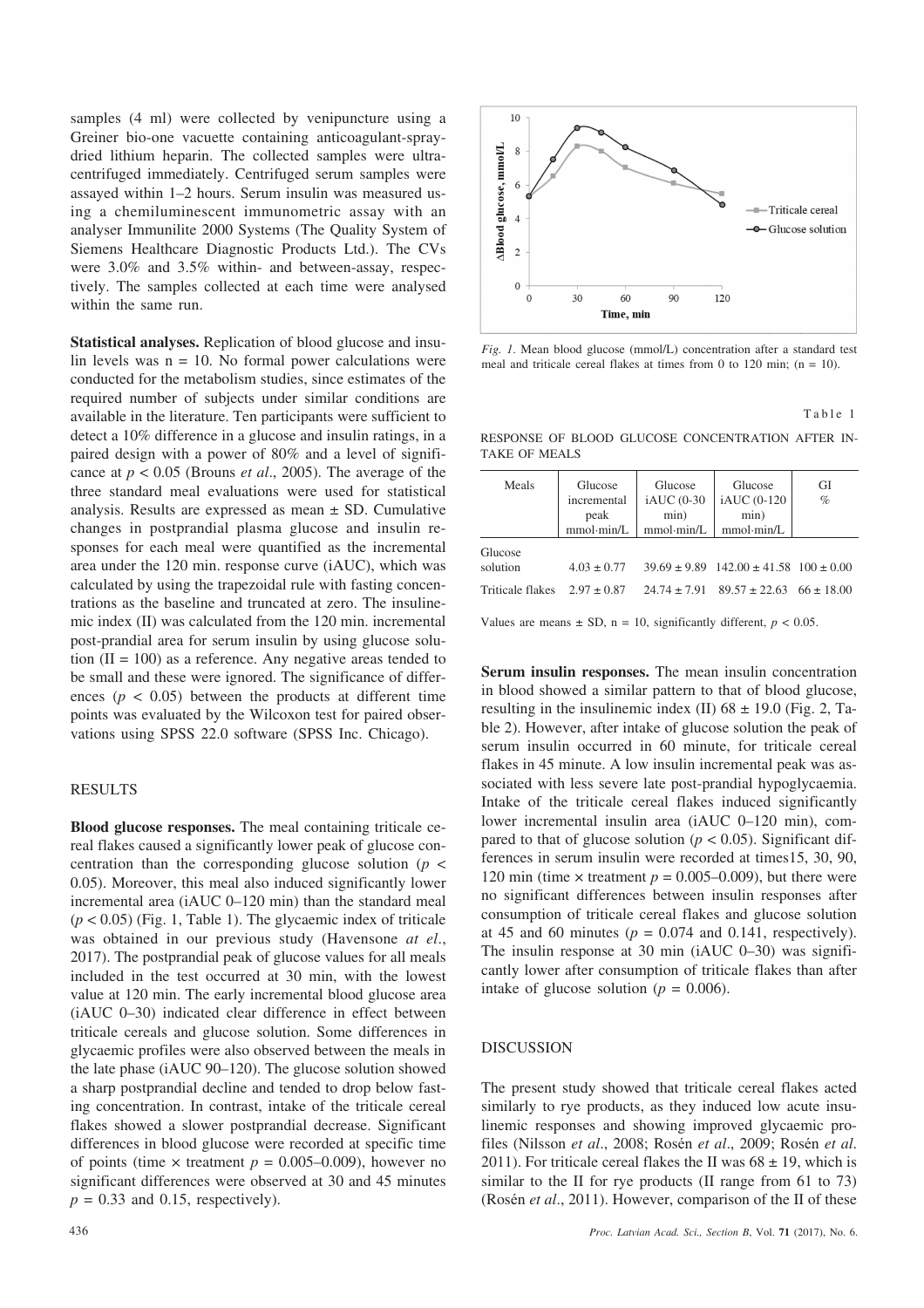

*Fig. 2*. Mean serum insulin concentration (microIU/ml) after intake of a standard test meal and triticale cereal flakes at times 0 to 120 min  $(n = 10)$ .

Table 2 CONCENTRATION OF SERUM INSULIN AFTER INTAKE OF THE TEST MEALS

| Meals            | Insulin<br>incremental | Insulin<br>iAUC (0-30)     | Insulin<br>$iAUC$ (0-120)                   | П<br>$\%$      |
|------------------|------------------------|----------------------------|---------------------------------------------|----------------|
|                  | peak                   | min)                       | min)                                        |                |
|                  |                        |                            | $(mmol·min/L)  (mmol·min/L)  (mmol·min/L) $ |                |
| Glucose solution | $62.65 +$<br>40.85     | $445.56 \pm$<br>208.20     | $2646.65 \pm$<br>1260.56                    | $100 \pm 0.00$ |
| Triticale flakes | $43.77 \pm$<br>15.97*  | $296.46 \pm$<br>$115.40**$ | $1672.79 \pm$<br>619.85*                    | $68 \pm 19.00$ |

Values are means  $\pm$  SD, n = 10. \*differences are statistically significant,  $p < 0.05$ , \*\*  $p = 0.006$ 

two grains might be biased because of different forms (flakes, bread and porridge) of products used in the studies. The low post-prandial insulin response of triticale was examined by the glycaemic response at different times. Our study showed that triticale cereal flakes tended to result in a lower glucose peak and prolonged postprandial glucose response. A lower insulin surge seems to be related to a more prolonged postprandial glucose response above the fasting level. The prolonged postprandial normoglycaemia was in turn positively correlated with the feeling of subjective satiety (Rosén *et al*., 2011; Poppitt, 2013). This correlation suggests that the triticale cereal could possess beneficial appetite regulating properties. Based on recent and our studies we might further hypothesise that a whole grain triticale cereal breakfast slows down acute insulin response, it might reduce depression of blood glucose below baseline levels (reactive hypoglycaemia) in the late postprandial phase and possibly has lower energy intake at subsequent meals compared to commercial grain breakfast with high II (Nilsson *et al*., 2008; Isaksson *et al*., 2011; Peters *et al*., 2011). There is some evidence that glucose kinetics affects this process little and that particularly the secretion of insulin in response to food intake, induces satiety (Flint *et al*., 2007; Blaak *et al*., 2012). Insulin can influence appetite by stimulating appetite centres in the brain, interacting with satiety gut peptides and modulating substrate oxidation in the liver (Flint *et al*., 2007).

Postprandial hyperinsulinemia has been identified as a risk marker for the development of metabolic syndrome and 2 type diabetes (Giacco *et al*., 2014).

The effect on appetite and metabolic responses from whole grain rye and probably also whole grain triticale is most likely mediated by the large content of dietary fibre, but may also be due to bioactive compounds present in the kernel and other structures of grain (Isaksson *et al*., 2011; Rosén *et al*., 2011). Whatever the mechanisms involved, a lower postprandial plasma insulin response promotes a beneficial effect on human health outcomes (Blaak *et al*., 2012). Therefore, in recent years, nutritional research has focused on the identification of carbohydrate-rich foods that have a lower insulinemic index, such as rye and barley. Our study also confirmed that whole-grain triticale cereal flakes have relatively low insulin responses, despite their high carbohydrate concentration.

#### **CONCLUSION**

Triticale cereal flakes possess a beneficial insulin profile which could be in line with appetite regulating properties. Our results suggest that triticale could be used in breakfast cereals helping in prevention of metabolic syndrome and positively influencing course of metabolic syndrome.

Further studies are needed with metabolic syndrome patients in order to identify other potentially protective bioactive substances in triticale.

### *ACKNOWLEDGEMENTS*

*We thank Vinita Cauce for her help in data analysis and interpretation of the data. The present research leading to these results received funding from the Norwegian Financial Mechanism 2009–2014 under Project "Innovative approach to hull-less spring cereals and triticale use from human health perspective" (NFI/R/2014/011)*.

#### **REFERENCES**

- Agil, R., Hosseinian, F. (2014). Determination of water-extractable polysaccharides in triticale bran. *J. Food Comp. Anal.*, **34** (1), 12–17.
- Agil, R., Patterson-Zachary, R., Mackay, H., Abizaid, A., Hosseinian, F. (2016). Triticale bran alkylresorcinols enhance resistance to oxidative stress in mice fed a high-fat diet. *Foods,* **5** (1), 5.
- Anonymous (2015). Obesity and overweight. Fact sheet No. 311. WHO. Available at: http://www.who.int/mediacentre/factsheets/fs311/en/ (accessed 19 September 2016).
- Anonymous (2016). Diabetes. Fact sheet N°312. WHO. Available at: http://www.who.int/mediacentre/factsheets/fs312/en/ (accessed 19 September 2016).
- Aune, D., Keum, N., Giovannucci, E., Fadnes, L. T., Boffetta P., Greenwood, D. C., Tonstad, S., Vatten, L. J., Riboli, E., Norat, T. (2016). Whole grain consumption and risk of cardiovascular disease, cancer, and all cause and cause specific mortality: Systematic review and dose-response meta-analysis of prospective studies. *British Med. J.,* **35**, i2716.
- Babio, N., Toledo, E., Estruch, R., Ros, E., Martínez-González, M. A., Castañer, O., Bulló, M., Corella, D., Arós, F., Gómez-Gracia, E.,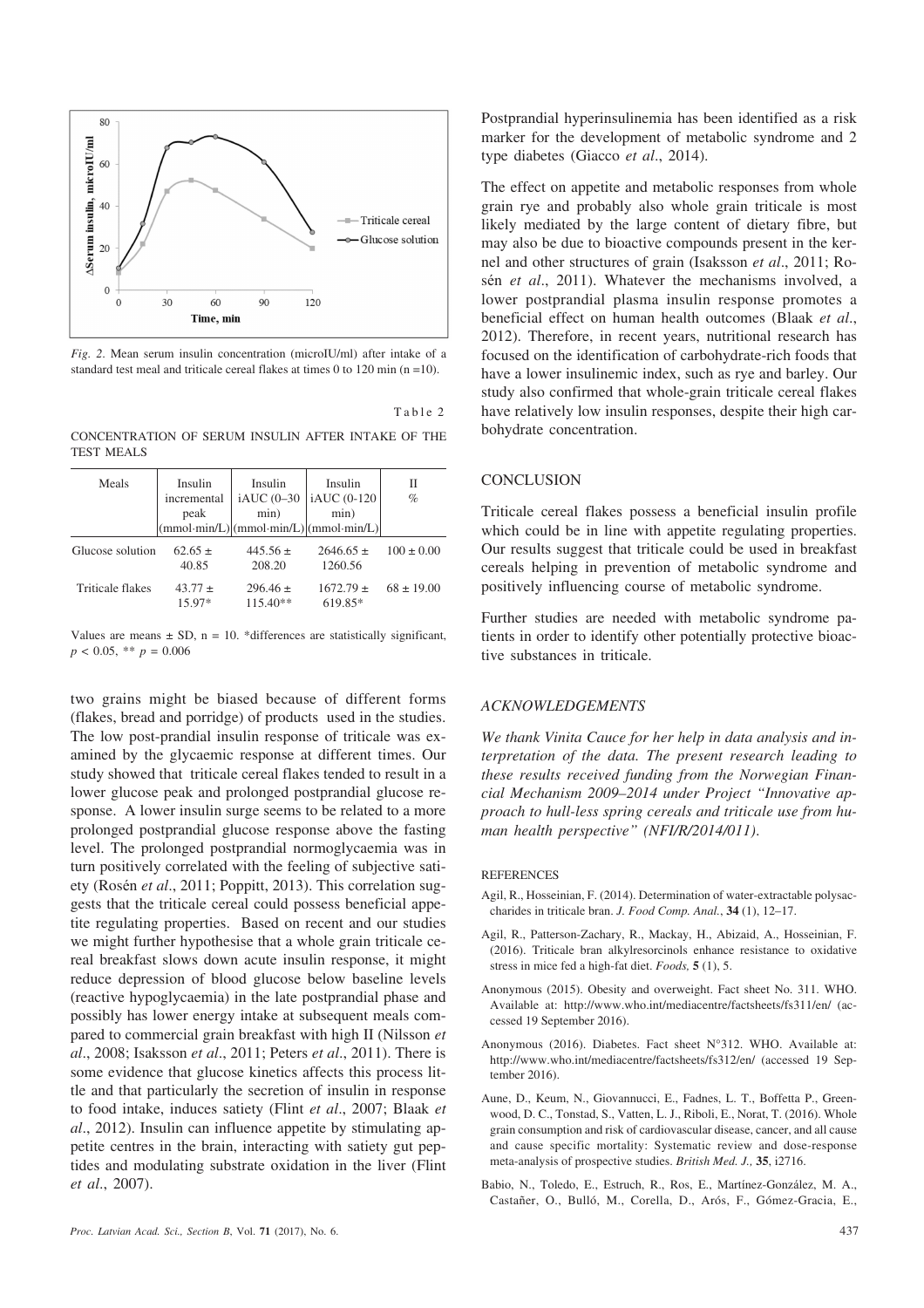Ruiz-Gutiérrez, V., Fiol, M., Lapetra, J., Lamuela-Raventos, R. M., Serra-Majem, L., Pintó, X., Basora, J., Sorlk, J. V., Salas-Salvadó, J., PREDIMED Study Investigators (2014). Mediterranean diets and metabolic syndrome status in the PREDIMED randomized trial. *Canad. Med. Assoc. J.* (*CMAJ*), **186** (17), 649–657.

Belobrajdic, D. P., Bird, A. R. (2013). The potential role of phytochemicals in wholegrain cereals for the prevention of type-2 diabetes. *Nutr. J.,* **12**, 62–74.

- Blaak, E. E., Antoine, J. M., Benton, D., Björck, I., Bozzetto, L., Brouns, F., Diamant, M., Dye, L., Hulshof, T., Holst, J. J. (2012). Impact of postprandial glycaemia on health and prevention of disease. *Obes. Rev.,* **13** (10), 923–984.
- Brouns, F., Bjorck, I., Frayn, K. N., Gibbs, A. L., Lang, V., Slama, G., Wolever, T. M. (2005). Glycaemic index methodology *Nutr. Res. Rev.*, **18** (1), 145–71.
- Buil-Cosiales, P., Toledo, E., Salas-Salvado, J., Buil-Cosiales, P., Toledo, E., Salas-Salvadó, J., Zazpe, I., Farràs, M., Basterra-Gortari, F. J., Diez-Espino, J., Estruch, R., Corella, D., Ros, E., Marti, A., Gómez-Gracia, E., Ortega-Calvo, M., Arós. F., Moñino. M., Serra-Majem, L., Pintó, X., Lamuela-Raventós, R. M., Babio, N., Gonzalez, J. I., Fitó, M., Martínez-González, M. A., PREDIMED investigators (2016). Association between dietary fibre intake and fruit, vegetable or whole-grain consumption and the risk of CVD: Results from the PREvencion con DIeta MEDiterranea (PREDIMED) trial 'Abstract'. *Brit. J. Nutr.*, **116** (3), 534–546.
- Chapman, B., Salmon, D., Dyson, C., Blackley, K., Briggs, K. G. (eds.) (2005). *Triticale Production and Utilization Manual 2005*. GrainTek, Edmonton, pp. 3–10.
- Evans, C. E., Greenwood, D. C., Threapleton, D. E., Cleghorn, C. L., Nykjaer, C., Woodhead, C. E., Gale, C. P., Burley, V. J. (2015). Effects of dietary fibre type on blood pressure: A systematic review and meta-analysis of randomized controlled trials of healthy individuals*. J. Hypertens*., **33** (5), 897–911.
- Flint, A., Gregersen, N. T., Gluud, L. L., Møller, B. K., Raben, A., Tetens, I., Verdich, C., Astrup, A. (2007). Associations between postprandial insulin and blood glucose responses, appetite sensations and energy intake in normal weight and overweight individuals: A meta-analysis of test meal studies. *Brit. J. Nutr.*, **98** (1), 17–25.
- Fraś, A., Gołębiewska, K., Gołębiewski, D., Mańkowski D. R., Boros, D., Szecówka, P. (2016). Variability in the chemical composition of triticale grain, flour and bread. *J. Cereal Sci.*, **71**, 66–72.
- Gennari, P. (Ed.) (2015). *FAO Statistical Pocketbook.* Food and Agriculture Organization of the United Nations, Rome. 236 pp (at pp. 31–32).
- Giacco, R., Costabile, G., Della Pepa, G. R., Anniballi, G., Griffo, E., Mangione, A., Cipriano, P., Viscovo, D., Clemente, G., Landberg, R., Pacini, G., Rivellese, A. A., Riccardi, G. (2014). A whole-grain cereal-based diet lowers postprandial plasma insulin and triglyceride levels in individuals with metabolic syndrome. *Nutr., Met. Cardiovasc. Dis.,* **24** (8), 837–844.
- Hajishafiee, M., Saneei, P., Benisi-Kohansal, S., Esmaillzadeh, A. (2016). Cereal fibre intake and risk of mortality from all causes, CVD, cancer and inflammatory diseases: A systematic review and meta-analysis of prospective cohort studies. *Brit. J. Nutr.,* **116** (2), 343–352.
- Havensone, G., Meija, L., Balode, L., Lejnieks, A. (2017). Tritikâles pârslu ietekme uz glikçmiju [Effect of Triticale Cereal on Glycaemia]. *RSU Zinâtniskie raksti (2016. gada medicînas nozares pçtnieciskâ darba publikâcijas)*. Rîgas Stradiòa universitâte, Rîga, 55.–62. lpp. (in Latvian).

Received 2 January 2017 Accepted in the final form 11 December 2017

- Hosseinian, F. S., Mazza, G. (2009). Triticale bran and straw: Potential new sources of phenolic acids, proanthocyanidins, and lignans. *J. Funct. Foods*, **1,** 57–64.
- Isaksson, H., Rakha, A., Andersson, R., Fredriksson, H., Olsson, J., Åman, P. (2011). Rye kernel breakfast increases satiety in the afternoon: An effect of food structure. *Nutr. J*., **10** (1), 31.
- Isaksson, H., Sundberg, B., Åman, P., Fredriksson, H., Olsson J. (2008). Whole grain rye porridge breakfast improves satiety compared to refined wheat bread breakfast. *Food Nutr. Res*., **52**, 1–7.
- Liu, L., Wang, S., Liu, J. (2015). Fiber consumption and all-cause, cardiovascular, and cancer mortalities: A systematic review and meta-analysis of cohort studies. *Mol. Nutr. Food Res*. **59** (1), 139–146
- McGoverin, C. M., Snyders, F., Muller, N., Botes, W., Fox, G., Manley, M. (2011). A review of triticale uses and the effect of growth environment on grain quality. *J. Sci. Food Agr.,* **91**, 1155–1165.
- Meynier, A., Goux, A., Atkinson, F., Brack, O., Vinoy, S. (2015). Postprandial glycaemic response: How is it influenced by characteristics of cereal products? *Brit. J. Nutr*., **113** (12), 1931–1939.
- Mykkänen, H. (2012). Rye bread and glucose metabolism the rye factor? In: *"Rye Helps Go Strong". Proceedings of Herman Adlercreutz 80th Anniversary Symposium, 29 March 2012, Helsinki.* Helsinki.
- Nakurte, I., Klavins, K., Kirhnere, Namniece, J., Adlere, L., Matvejevs, J., Kronberga, A., Kokare, A., Strazdina, V., Legzdina, L., Muceniece, R., (2012). Discovery of lunasin peptide in triticale (X *Triticosecale* Wittmack). *J. Cereal Sci.*, **56**, 510–514.
- Nilsson, A. C., Östman, E. M., Granfeldt, Y., Björck, I. (2008). Effect of cereal test breakfasts differing in glycemic index and content of indigestible carbohydrates on daylong glucose tolerance in healthy subjects. *Amer. J. Clin. Nutr*., **87** (3), 645–654.
- Peters, H. P. F., Ravestein, P., van der Hijden, H. T., Boers, H. M., Mela, D. J. (2011). Effect of carbohydrate digestibility on appetite and its relationship to postprandial blood glucose and insulin levels. *Eur. J. Clin. Nutr.*, **65** (1), 47–54.
- Poppitt, S. D., Holden N. (eds.) (2013). Carbohydrates and satiety. In: Blundell, J., Bellisle, F. (eds.). *Satiation, Satiety and the Control of Food Intake.* Woodhead Publishing Ltd., Cambridge, pp. 166–181.
- Rakha, A., Åman, P., Andersson, R. (2011). How does the preparation of rye porridge affect molecular weight distribution of extractable dietary fibers? *Int. J. Mol. Sci.,* **12** (12), 3381–3393.
- Rosén, L. A. H., Blanco Silva, L. O., Anderssonet, U. K., Holm, C., Östman, E. M., Björck, I. M. (2009). Endosperm and whole grain rye breads are characterized by low post-prandial insulin response and a beneficial blood glucose profile. *Nutr. J.,* **8,** 42.
- Rosén, L. A. H., Östman, E. M., Björck, I. M. (2011). Effects of cereal breakfasts on postprandial glucose, appetite regulation and voluntary energy intake at a subsequent standardized lunch; focusing on rye products. *Nutr. J.,* **10,** 7.
- Salas-Salvadó, J., Guasch-Ferré, M., Lee, C. H., Estruch, R., Clish, C. B., Ros, E. (2016). Protective effects of the Mediterranean Diet on Type 2 Diabetes and metabolic syndrome. *J. Nutr.* Available from: https://www.ncbi.nlm.nih.gov/pubmed/26962178 (accessed 10 December 2017).
- Smith, C. E., Tucker, K. L. (2011). Health benefits of cereal fibre: A review of clinical trials. *Nutr Res Rev.,* **24** (1), 118–131.
- Wrigley, C. W., Bushuk, W. (eds.) (2010). *Cereal Grains*. Woodhead Publishing. 520 pp. (at pp. 112–140).